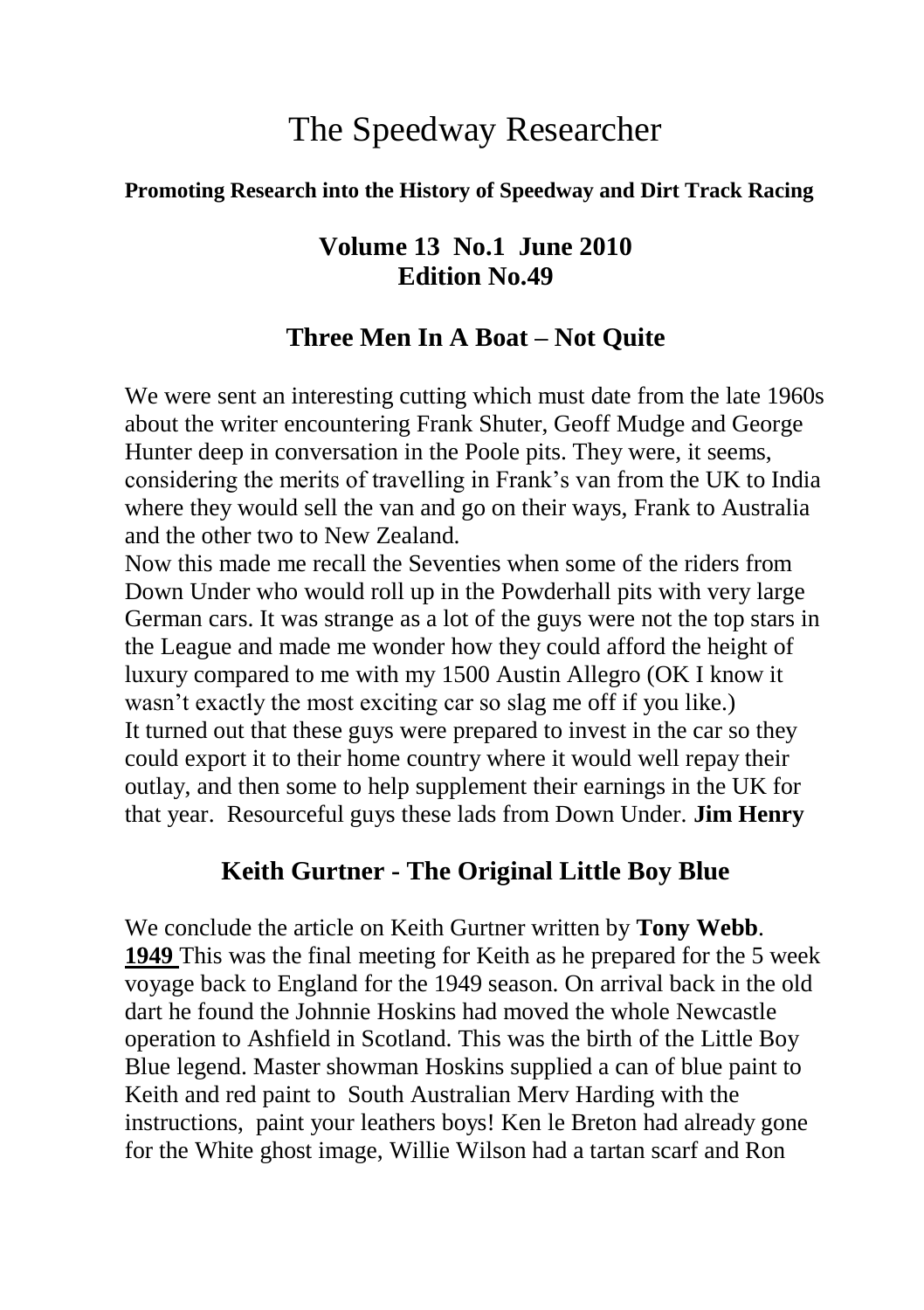Phillips a black and white hooped shirt. The Ashfield Giants were the most colourful mob in the country.

Keith's form took off like a rocket on the well prepared Ashfield raceway, racing in 38 matches he amassed 264 points with an average of 6.94 which placed him as third heat leader.

In the World championship rounds he qualified with 11 points into the second round. He then progressed again with 11 to the third round at Fleetwood on July 6 where his well earned score of 10 left him just outside the cut off. A great performance for a second year rider. It was now time to make the long sea voyage trip back to Australia for the 1949/50 season, bad weather delayed the start of the Brisbane season until November 22 1949. In his first home meeting on December 16th, Keith came up against visiting UK star Ron Mason from whom he took the scratch final. earlier in the evening Keith had scored 7 points in a scratch match side of Possibles v Probables.

The Christmas break then interrupted the season until January  $7<sup>th</sup>$ . Aub Lawson was the star visitor and in a thrilling scratch final Keith beat Aub by four bike lengths., this was a great warm up to the Queensland solo titles on the following Saturday. This was a classic meeting with a line up that included Sydney's Graham Warren. Engine troubles halted Warrens progress which left the field open. Keith took out the title, the unlucky Warren had to be satisfied with the third spot. In a meeting of mixed fortunes it should be mentioned that Bert Spencer ran second for the second year in succession, Keith Cox had engine failure in his semi final and that Graham Warren's third spot was aboard Howdy Byford's machine.

A great honour for Keith was his first full cap for Australia in the third test against England in Brisbane. Keith's debut resulted in a score of 9 in the 72-35 trouncing of the tourist. Travelling to Sydney for the next test Keith scored 3 points in Australia's 68-40 win

**1950** Prior to setting sail for his third trip to England Keith finished his brief home season with a 5 point score for Queensland in a 20-28 defeat at the hands of NSW. The bigger meetings seemed to bring out the best in Little Boy Blue.it should be mentioned that Keith Cox scored an impressive 9 points in this meeting.

Keith's third season in UK was not a totally successful time, indeed Tom Stenner reports in the Stenners' Annual of 1951 *"That Gurtner was moody, brilliant one night and indifferent the next".* His form at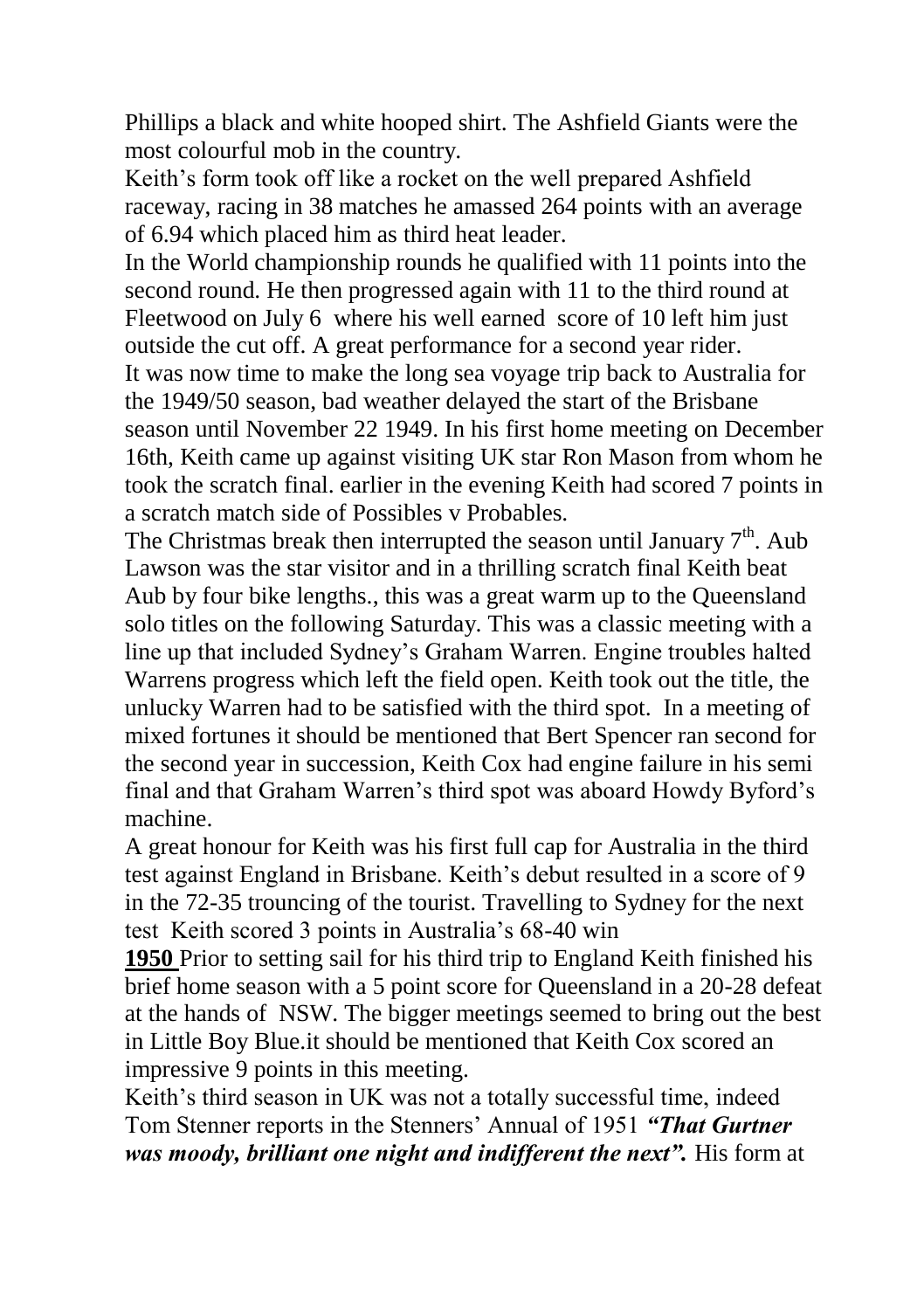Ashfield slumped to number six, barely retaining his team spot. It has to be said that the Giants were a powerful team, Keith rode 25 matches to score 141 points with an average of 5.64.

On the individual World championship trail he again made to the third round. Scoring 11 in each the first round, and a creditable 10 at Norwich in the second round which included two heat wins, and placed on an all Australian rostrum alongside winner Jack Young and second place Bob Leverenz. He was then eliminated at Cradley Heath on July 31. His 8 points put him in fourth spot with only the top two going through to round four.

On the International scene he fared much better in three caps for an Overseas team. 7 points at former home track Newcastle, 8 at Sheffield and 2 at Walthamstow again showed his flair for the big meetings. **1950/1951** On his return to Brisbane in November 1950 he ran into what was a turbulent season for Australian speedway. Bad weather had delayed the opening of most tracks. In Brisbane rehabilitation work to the centre oval had halted all events at the EKKA.. The speedway control board in UK had refused to sanction an official English team to visit Australia. Added to this was a restriction on power to night time sports events in Sydney forcing an unpopular move to daytime racing. The first recorded meeting for Keith was on February  $2<sup>nd</sup>$  when he was a member of Jack Parkers team v Aub Lawson's team he scored 6 points. He was then called up to represent Australia at Brisbane. Jack Parker had put together an un-official team of English riders to honour his personal obligations to Australian promoters. Keith was joint top scorer on 12 with Aub Lawson in the 60-48 defeat of the Poms. Strangely Keith did not ride in the Australian solo riders championship the following week in Sydney, indeed there was no representation from Queensland at all.in all it was a subdued season for Keith and not the ideal preparation for his fourth trip to UK in March 1951.

**1951** Keith arrived back in Scotland to discover he had been transferred from Ashfield to a new track at Motherwell. He made a dramatic start for the Eagles with a 12 point maximum in his first meeting. He went on to race in 30 matches for the Lanarkshire team to finish with an average of 7.76

His luck in the 1951 World championship round was not so good, going out in the first round with a score of just 1 point.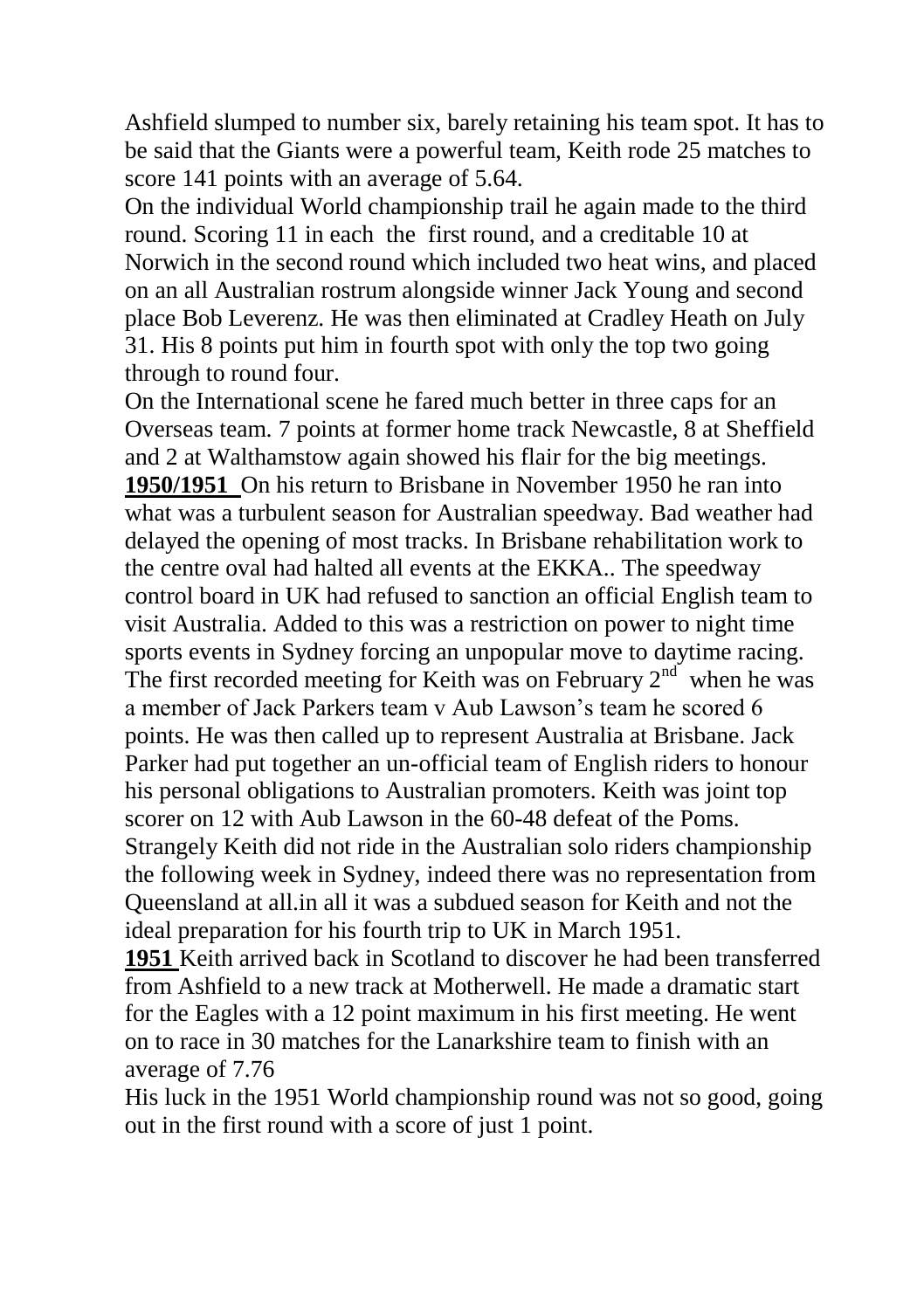On the International scene he was called up as reserve for the fifth test at West Ham. Although he did not get a ride his presence must have been noted as this was the club he would later join.

The only International appearance in 1951 was for Scotland v England at Ashfield where he contributed a score of 3 points. At Oxford on August 2 a remarkable feat occurred, in the last race of the night, Keith knocked .2 off the track record, held by Pat Clarke since early 1950. For a record to fall late in a meeting is an unusual event as by that time the track is not at it's best.

After another successful season he sailed back to Australia on the Orian in company with Peter Moore and Alec Hunter.

**1951/1952 Australian season**. Back in Brisbane the 1951/52 season was delayed by bad weather until November 11. Keith did not ride until December  $8<sup>th</sup>$ . He was a non starter in the Champion of Champions meeting on January 26 but appeared in the supporting events he won his heat semi and grand final.

The following week he was in superb form riding for Australia in the fourth test in front of a patriotic home crowd he top scored with 15 points in an easy Australian win of 66-41. The selectors woke up, and drafted Keith into the final Test a week later at Sydney Showground. This time he really showed the Sydneysiders what an Interstater was capable of with an 18 point maximum in the Aussies 64-44 win. Strangely he failed to appear in the Queensland state title that year. **1952** Returning to Scotland for the fifth time he again was an important cog in the Motherwell team for the 1952 season. From 30 matches he had an average of 6.7, a tad down on 1951, but still up with the leaders. At the end of the season first division clubs Wimbledon and West Ham were chasing his signature. He opted for the Hammers for the 1953 season

In August the Motherwell management made the surprise move to transfer Keith to the Edinbugh Monarchs who had been making overtures for his signature. It was a move that displeased the Eagles supporters to whom Keith had become a popular rider. On Tuesday September 2 Keith made the long trek down to Yarmouth where he scored 6 points for an Overseas side who could only muster 28 against a Great Britain's 80. The following week he was back at Caister Road, this time in the Edinburgh team where he scored 2 paid 3 in the Monarchs 34-54 defeat, his new team partner was the New Zealand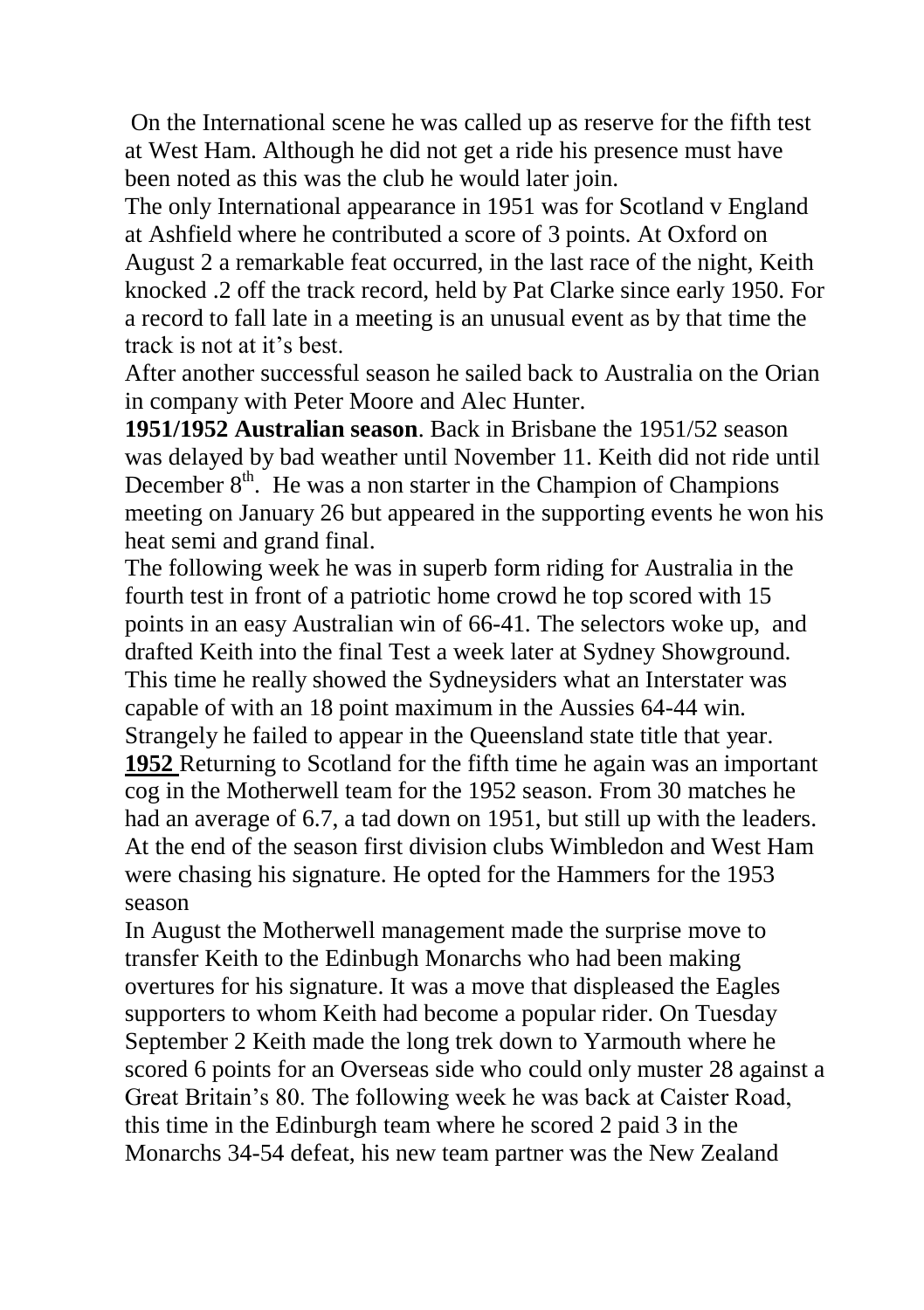international Harold Fairhurst who Keith had met in Brisbane when the Kiwi rode there in 1946. Keith scored 77 points from 15 matches in the remaining Edinburgh fixtures of the season

During 1952 his World championship hopes came to an abrupt halt with elimination in the first round after a score of 8 at Exeter, On the international scene he was again called up for a reserve spot for Australia as in the previous season, this time at New Cross but did not get a ride in the Australian's sides 62-44 success. Prior to the Scotland v England first test, he suffered a hand injury, this did not stop him from scoring 5 points in Scotland's victory over the England team. Keith was called up for three meetings in the Overseas side v Gt Britain. At Oxford he scored 4, at Leicester 4 and finally at Gt. Yarmouth 6 points. Sadly the Overseas side were whitewashed 5-0

Come October it was again time to make the long voyage home this time on the Strathyde, arriving home he discovered that the 1952/1953 season was one of great promise. The solo ranks were swelled with many fine young prospects. Frank Arthur also had a host of star visitors including double World champion Jack Young from Adelaide for one meeting and New South Wales rider Cliff Watson for several meetings. A lowly score of 8 points in the Queensland championship was not a great start for Keith. Elmination in the Australian solo title, in Sydney in the New Year, was a surprise after his glowing performance on his earlier visit to the harbour city.

Maybe five seasons of travelling, in which he would have travelled 120,000 nautical miles, were beginning to have effect. Not many riders had had such a consecutive number of UK seasons. He now prepared for his elevation to the elite first division club the famous West ham Hammers reunited again with the man who initiated the Boy Blue legend the one and only Johnny S Hoskins.

**1952/53 Australian season.** Keith rode for Australian the second Test against England at the Sydney Showground scoring 11 points. He was then appointed captain for the third test at the EKKA where he scored 11 points again.

**1953 UK Season** For Keith's first season in the top league he was based in London, this was Coronation year, therefore it would have been a great time to be based in the capital city. After spending the previous five seasons northern based it must have also been a culture change, There was now less travelling, the furthest team from London was Belle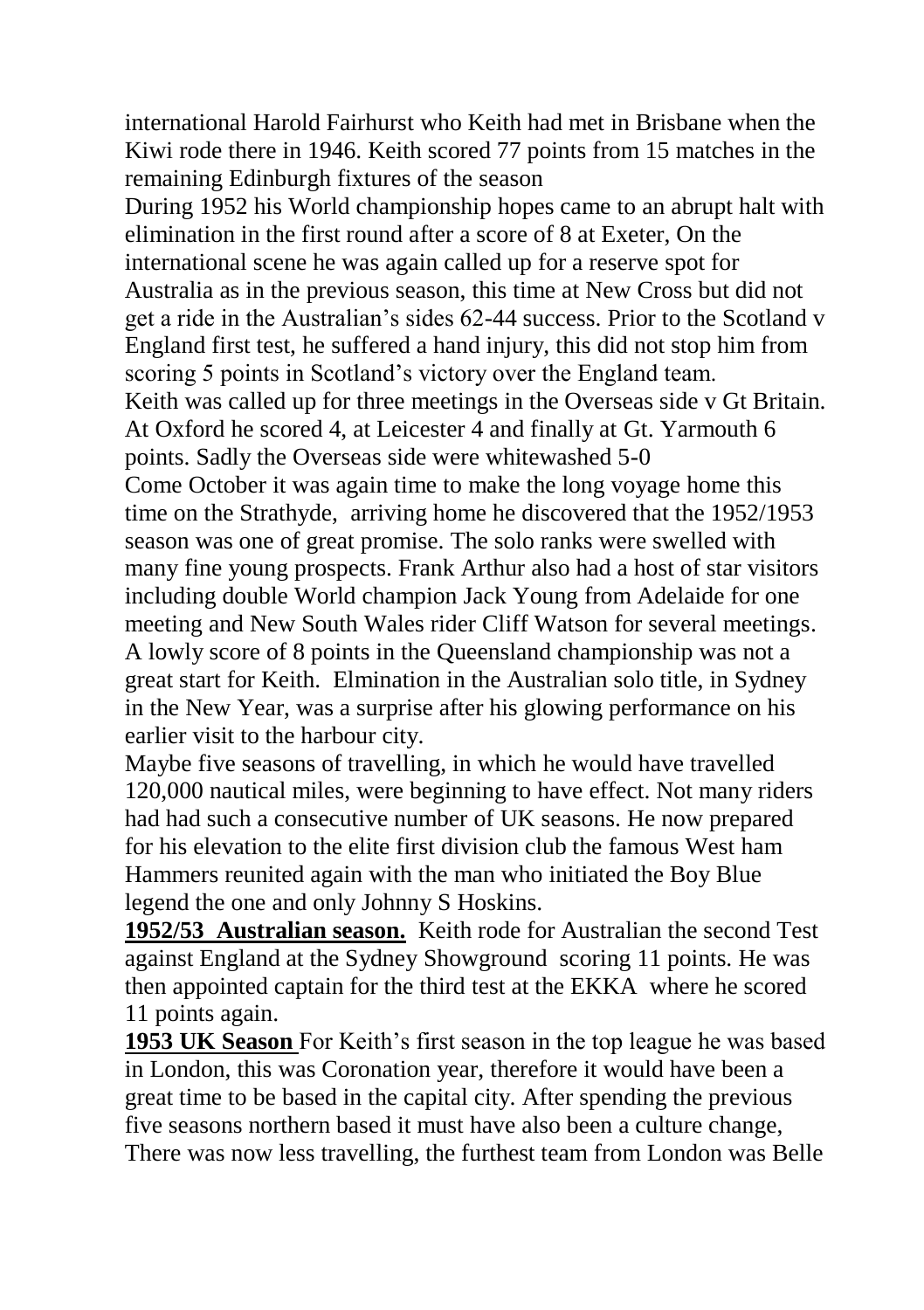Vue and with three other teams in London there were many local derbies. He was now a member of a First division side, West Ham, it was a difficult time for the Hammers who were trying to recapture lost glories, this put a lot of pressure on the lower order in the team. Keith rode a total of 16 matches with an average of 2.5 which was a creditable tally considering this was the elite league. There is no record of Keith's part in the world championship rounds of 1953, I can only assume that minor injury may have ruled him out.

1n that season he was called up as reserve for the Test matches at Norwich and Wembley.

**1953/54 Australian season** At the EKKA he already was a legend, said to be over classy by some speedway scribes, there was no doubt he was Mr Speedway as far as the Brisbane fans were concerned. In the opening weeks of the 1953/54 season Keith ruled supreme, but his position was soon to be challenged, by the Mighty Atom from Sydney, Lionel Levy and regular visitors Aub Lawson and Ken McKinlay. The Test match series against England had come to an end , it was now a time of more individual events. More visiting riders were discovering the advantages of riding in Queensland, The Queensland title that year, was won by Sweden's Rune Sormander. There was now more competition in Queensland, Keith would be tested to the limit in future seasons as the international stars finished their Australian seasons in Queensland and interstate riders travelled up for the warmer winters and almost all the year round racing.

**1954** This would prove to be the farewell season for Keith in the UK. It was a hard season at West Ham as the Hammers strove to recapture past glories and actually finished just one up from the bottom of the league. Keith scored 72 points in that last season. But it was the end of the road for the Hammers as they closed the doors the following season. In September he set sail for Brisbane for the last time ,looking forward to life in Bulimba and a spot of fishing out on Moreton Bay

**1955/ 56** On his retirement from overseas racing Keith took up full time employment with PMG where he renewed friendships with Dick Smythe and Keith Cox.

**1956/57** The Queensland 4 lap solo title was held in Brisbane Keith ran second to Aub Lawson in both 4 lap and the 3 lap held in Toowoomba. titles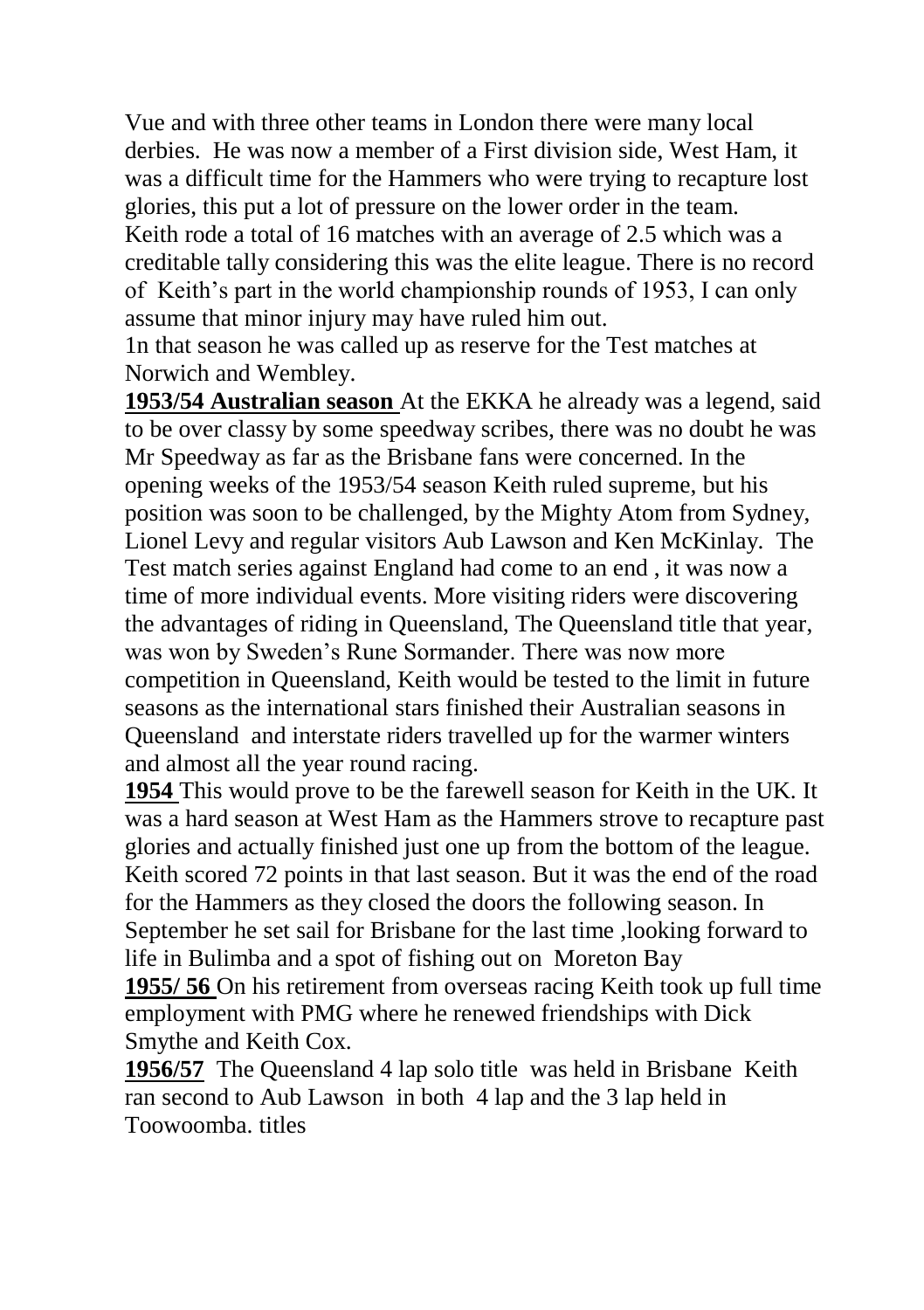**1957/58** Queensland title winner. Suffered an arm injury in May which sidelined him for a few weeks.

**1958/59** Called up for three of the five Test matches in the new series against the old enemy, Keith was Australia's top man scoring a 12 point maximum in Brisbane and 10 and 5 in the two Sydney meetings.surprisingly he was not selected for the Melbourne and Adelaide tests .

On June 28 1958 he ran second to Keith Cox in the state title for 1957/58

**1959/60** Appointed as Australian captain, Keith led a four man squad to New Zealand for a three match series that resulted in a 2-1 win for the Kiwis. In the Australian team were Brisbane based

Victorian, Ken Cameron, [ I state tis fact as Ken advertised in the uk Speedway Star, looking for a contract, stating he was a resident of New farm Brisbane] New South Welshmen Bill Bryden and Mick Simmonds and a surprise inclusion Rockhampton based Kiwi Goog Allan!.

The 1959/60 test series against England was staged over a 5 meetings, Keith scored 6 and 2 in both the Sydney meetings and 5 and 2 in Brisbane's meetings. He was not selected for the final meeting in Melbourne. England were victorious in all matches.

1**959/1960** Keith won his third Queensland title on February 13 with a win over the classy Scot Ken McKinlay. Third was New Zealand based Bob Andrews

This was the year that big changes were happening on the mechanical side of speedway. For over 30 years the JAP engine had ruled supreme, albeit in a variety of frames. Now on the scene was a complete machine, the ESO, later to be known as the Jawa. Contemporary reports indicated that Keith played a part in the development of this machine over the next few seasons. There are people close to Keith that say he was 100% JAP devotee and dispute these press reports. Whatever is true the facts remain that Queensland had the ideal conditions to develop the ESO, with all the year racing. Without the pressures of team and championship considerations that existed in Europe. The ESO was brought into Australia by Adelaide dealer Fred Jolly, who made the new machine available to top Australian riders to iron out the problems. Keith along with Ivan Mauger, Bob Sharpe [who is reputed to have had the very first ESO in Australia], Chum Taylor, Ken Cameron and Jack Scott were the ones who worked to make the ESO a real force in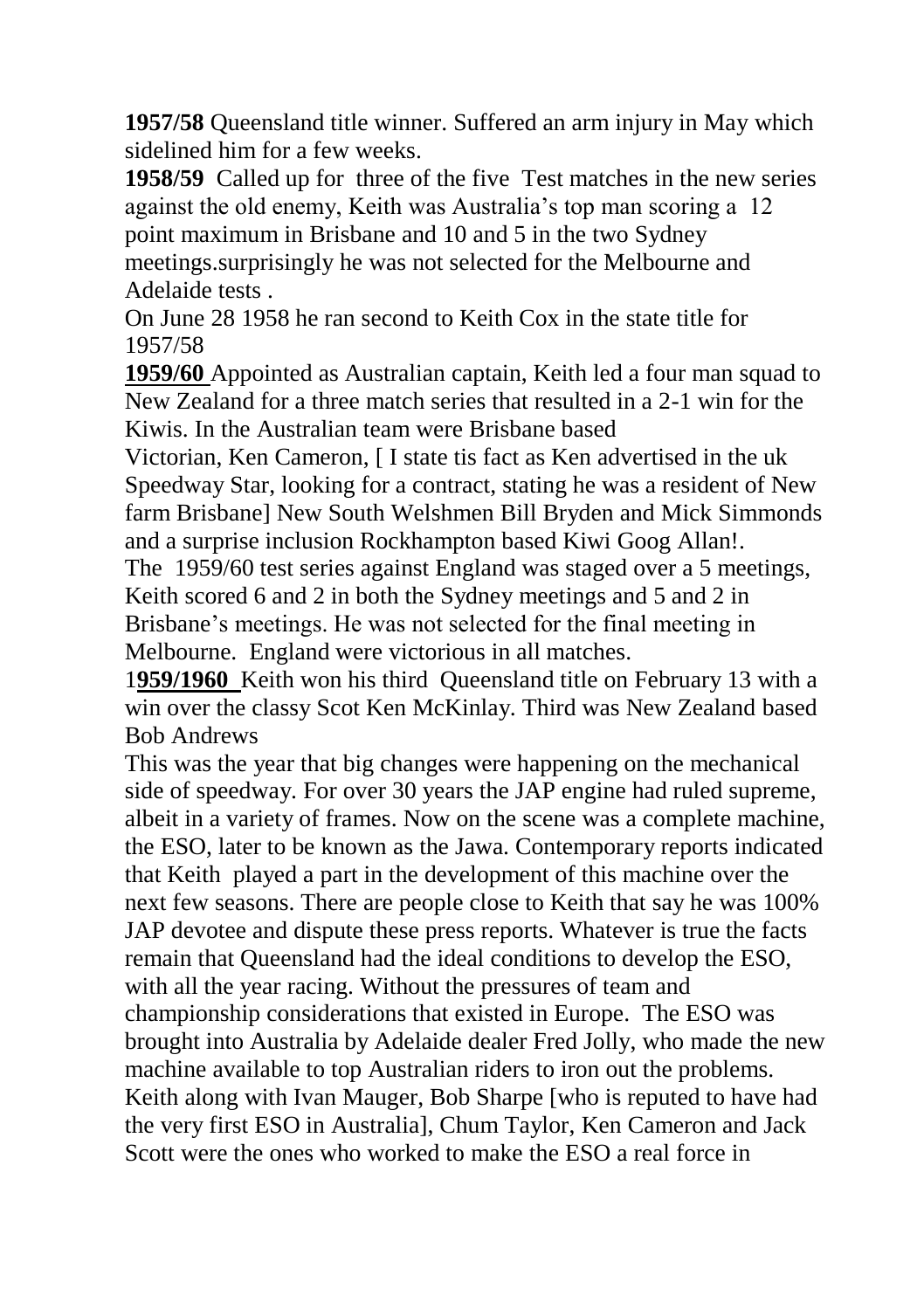speedway racing. Ove Fundin and Barry Briggs were also pioneers in the ESO story but it was Keith and his fellow Australians who were able to advise on the problem solving.

Brisbane resident, Kevin Elliott was a member of Keith's pit crew throughout the fifties and was able to give the author an insight into the mechanical side.

Kevin cannot recall any involvement with the ESO. Kevin, a fitter and turner by trade was able to manufacture valve guides and other engine parts for the Gurtner Japs. He also produced counter shafts from tractor axles which solved an ongoing problem with the Jap /Rotrax set up.. He recalls Keith or Gurtie which was the popular name, as being the fairest of all riders always giving his opponents just enough room to manoeuvre, a true racer.

**1961/62** For the only time in his career Keith made it to the rostrum in the Australian titles held on October 7 1961 when he ran third to winner Bob Sharpe and second place Ivan Mauger at Rockhampton.

The 1962 Australian titles were again held at Rockhampton on December 15 1962. Keith finished second behind Englishman Mike Broadbank. Taking third spot was Ivan Mauger.

Queensland Champion for the fourth time at Rockhampton on the 20 May 1961 [1960/61] and then 4 lap Champion at Brisbane on December 16 1961 [1961/62 Title.

**1962** The Queensland titles were held again in Rockhampton on 12 May, facing stiff competition from new Zealand riders Ivan Mauger and Goog Allan, Keith was this year relegated to third spot on the rostrum beside winner Ivan Mauger and second place getter Goog Allan **1962/1963 .** No titles were held in that Australian season. No Australian

titles were held in the years 1955-1960.

**1963/64** An off- track accident restricted his start to the 1964 season. This season he ran second in the state title to Scotland's Ken McKinlay. Arthur Payne took third spot a remarkable achievement after several years in retirement.

**1964/65** Another state title for Keith as he wins from Bob Sharpe and Jack White

.**1965/66** No titles held

**1966/67** Third in the three lap title at Carina speedway Bundaberg behind Jack and Doug White. Another title win in the 4 lap state title at the EKKA from Jack White and Bryan Loakes.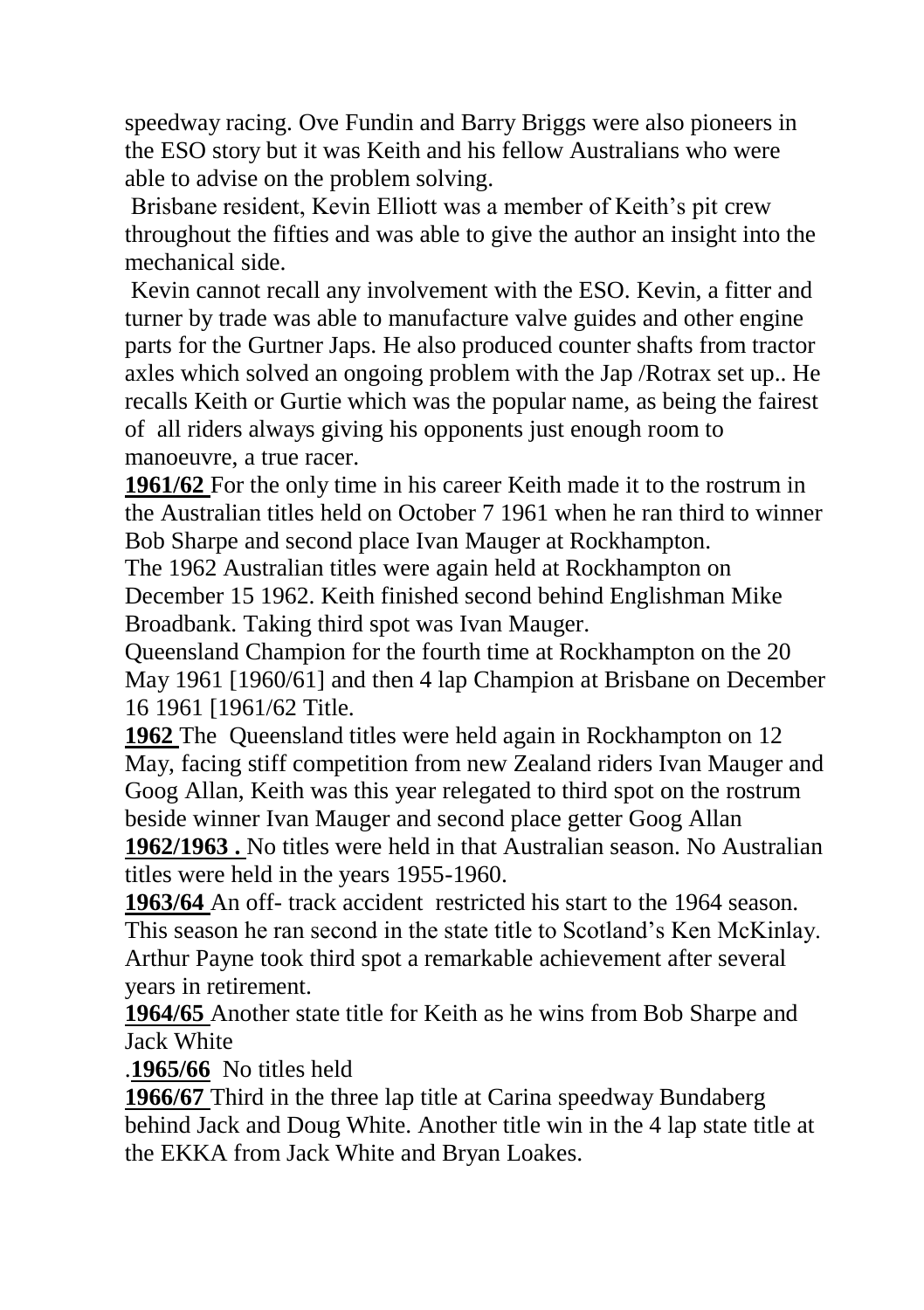This was the last championship win for Gurtie, he had ruled the roost for two decades in Queensland with his strongest rival being the former Edinburgh rider Keith Cox. Now the young brigade including Jack White were beginning to flex their muscle and break the Gurtner monopoly.

**1967/68** The 1967/68 season opened at the EKKA in September, the first race was an epic battle between Keith the wily veteran, and new gun Peter Ingram, after leading all the way to the flag, age was was beaten by youth on the line. The final of the night was cancelled after double spills in two abortive attempts to get a result. Reported that Keith is to retire to Moreton Island and spend his days dropping a line in the water. On November 18 Keith top scored in a warm up match , Queensland v England, prior to the second test on the following Saturday. A Queensland team went down 24-30 to a fired up English side.

The test match on 25 November was to be, in the memory of hosts of his fans as Keith Gurtner's finest hour. At 44 years of age Keith led the Australian team to a 62-46 victory with a 14 point score. This included 4 heat wins and a second placing, not bad for a veteran of 22 speedway seasons . this was also his third best test score and his last appearance in an Australian race jacket. There had been no finer servant to speedway, in his long career there was "never a will he won't he" saga at the beginning of each season. When the tapes were ready to rise Little Boy Blue was always ready, his equipment in gleaming condition and an attitude of mind to be admired and respected. He was a man respected by fellow riders, promoters and the media and loved by his fans world wide. Keith was to race Three more seasons before retiring to his recreation of fishing.

**1968/1969.** Former Halifax PRO Max Jessop re-opened Ipswich Speedway in March 1968. Appearing in the first meeting, the Ipswich Trophy, was the evergreen Keith who showed age did not hamper his track craft. Against class opposition that included Jack White, Kev Torpie and Bert Kingston, Keith finished the night in third spot, winning the last heat of the night from White and Kingston. In April Keith had a serious accident at Ipswich when his ESO collided with the machine of Peter Ingram Keith was flung onto the track with such force his helmet was broken in two, he was hospitilised for several days under observation.[ Speedway Racing News 19/5/1969]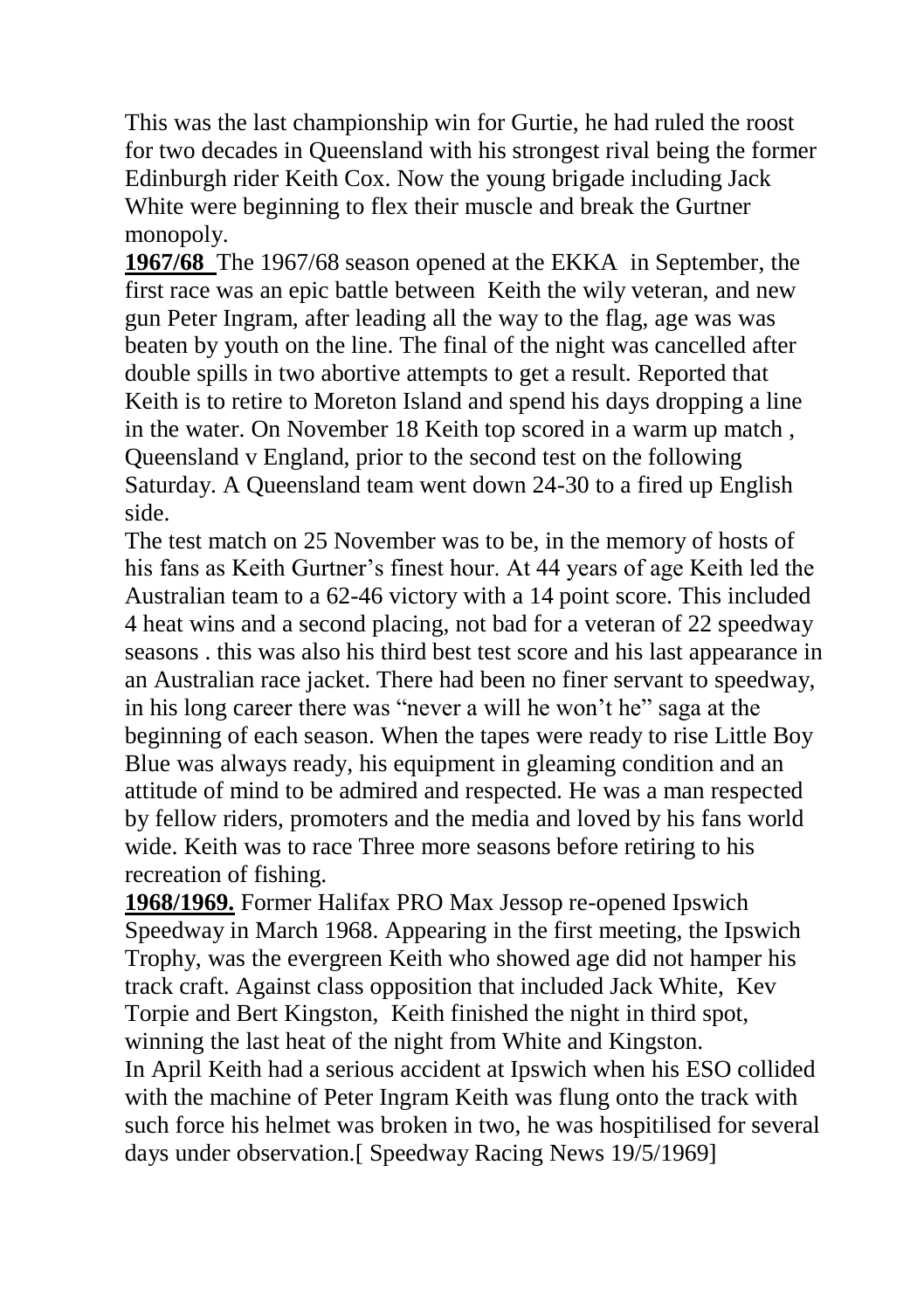**1971** Keith raced his final meeting on Saturday June 5th 1971 he was presented with a cheque for \$250 by the promoter Bill Goode. This was the end of a 26 year career. Keith said at the time he should get long service leave from Empire speedways as he had raced for the promotion for so long.

He also received an award from his employers, Australia Post for 18 years accident free service, a contrast from his speedway seasons with 52 broken bones!.

**1997** After a long battle with cancer Little Boy Blue passed away in Brisbane's Mount Olive Hospital in April 1997 at the age of 71. His funeral service at Mt Thompson was a Who's Who of speedway racing as a large congregation gathered to farewell a Queensland legend. His long time friend and opponent Keith Cox read a moving tribute to Keith on the day. Keith was survived by his wife Violette and five children Paul, Christina, Wayne, Katrina and Ross. Paul had two seasons as a c grade rider in Brisbane in the 1970's.

### **Memories of Gurtie**

**Keith Cox** who for so many years was Gurtie's main rival, recalled him as a fair and clever rider with fine mechanical skills. The two Keiths were the top act in Brisbane for ten years. Off track they were the best of friends and actually both had holiday homes on Moreton Island where they enjoyed their great love of fishing. However once the tapes rose at the Ekka the battle for supremacy was on.

**Bill Kane** former promoter at Archerfield and Townsville and long time Ekka regular remembered Keith as a skilfull and polished performer who always gave 100%., always helpful to the younger riders.

**Kevin Elliott** former member of the Gurtner pit crew, remembers the riders who all worked at the PMG in central Brisbane. The spectacle of speedway aces Gurtner, Keith Cox, and Dick Smythe setting of on their morning postal deliveries was a feature of Brisbane scene in the 1950's.

### **Broadsiding as a Business**

Cyntrax, writing in the Motor Cycling of  $5<sup>th</sup>$  March 1930 gives an interesting insight into the financial side of speedway of that era. "I suppose most people whose daily round includes the digestion of of one or more newspaper articles occasionally comes across a work which gives them to wonder if the writer can have had any better reason for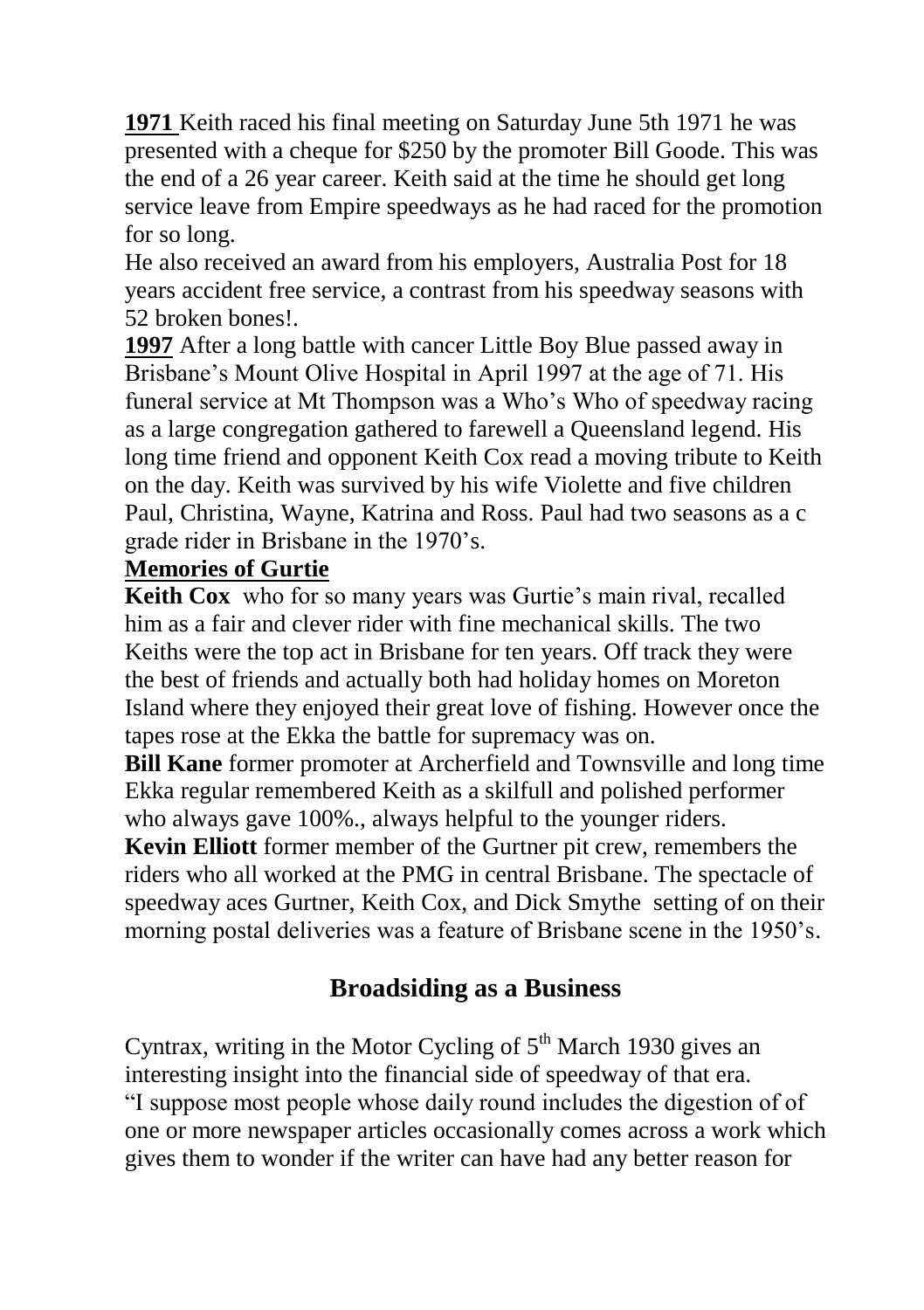taking up his pen than natural interest in the welfare of the ink-brewing industry. I will even believe that similar thoughts have struck readers of Motor Cycling after a one-sided battle with "Around The Speedways." But the particular eruption in which you are now engrossed (excusable optimism) at least has the merit of possessing an object. And if you are sufficiently interested to pursue the matter further, let me confess that my sole aim in perpetrating all this is to save myself the trouble of writing to the individual answers to the ever-increasing number of letters which I receive from lads who are assailed by the "call of the speedway."

Here is the case for the querist:-

He is earning £2 10s (£2.50) per week as a garage mechanic, possesses a road motor (on which he rides to work) with a selling value of about £25, has a further "tenner" in savings and pays out 15s  $(£0.75)$  a week in lodgings. Now unless that man is in a very rare position of being on the kind of terms with an established rider which will enable him to borrow his riding kit and machine for practicing, I say most emphatically, "Forget it!".

#### **What £35 Will** *Not* **Do**

Next let us consider just *why* the dirt is not a practical proposition for the man in question. His road motor, no matter how fast or whatever lengths he may go towards adapting it, will be useless for speedway. Two seasons ago, mounted thus, he would have stood a good chance of showing up to sufficient advantage to make a start, but the dirt has become such a specialized business nowadays that a machine built for the job is an absolute necessity.

Right. So he must dispose of the faithful hack for what it will fetch and withdraw that long-cherished tenner from the bank. That makes £35. But what can our hero do with his £35? The answer to that question depends to a great deal extent upon the degree to which he is endowed with what nice people term "commercial instinct"; even so he would be hard pressed to equip himself with the bare necessities of thew wouldbe speedway rider on such as sum. To illustrate the truth of this I will try figures once again.

#### **Bang Goes £10**

From the perusal of Sam Lewis's latest list, reading from left to right, I gather that a complete riding outfit of good quality can be bought for £9-£10. Necessity No.2 is a sidecar float outfit for transport of a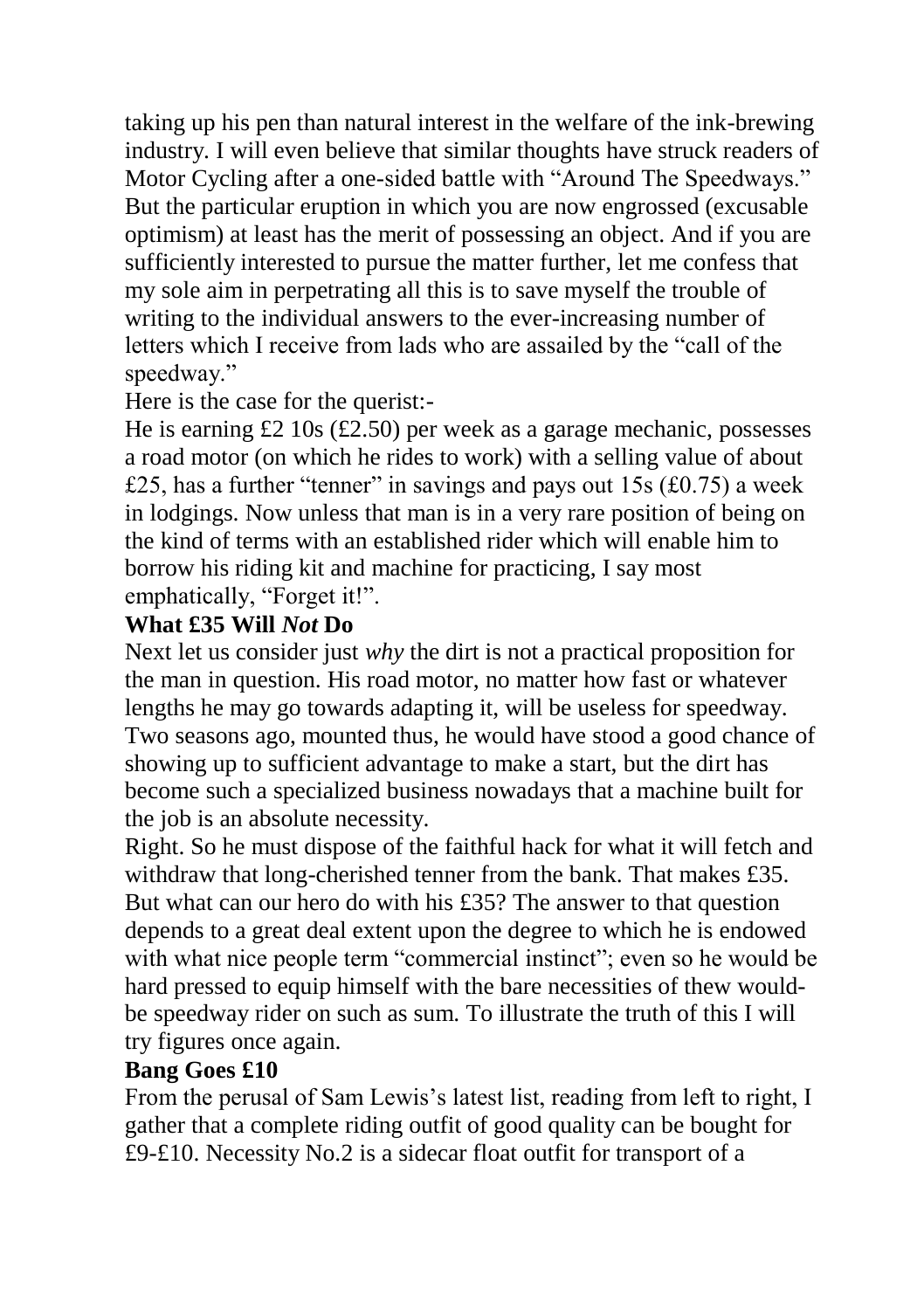machine, which, if you go to the right places, can be picked up for £10- £15. Then there is an ACU speedway rider's licence, costing a further 10s (£0.50), and a kit of tools, which some people pay for, but the vast majority (I imagine) simply acquire. If you are one of the two people in the former category (and I sincerely hope so) you will be at least  $\pounds 2$ poorer by the time your kit assumes anything like useful proportions, while it is, of course, possible to go on buying usefully until the proverbial cattle return to their fixed abode. Your share of your insurance premium is 2s (£0.20) per meeting or practice, the track owner paying 5s (£0.25).

Totalling up, we find that at the lowest possible estimate the would-be thriller of thousands must spend more than £22 of his £35 before considering the purchase of a machine, which, *vide* Euclid, is absurd – so much so that but for having been proved to my satisfaction on many occasions that there *are* people who imagine £35 to be suitable capital with which to take up speedway racing, I should be tempted seriously to doubt the usefulness of the last few hundred words.

Having described in some detail what £5 will not do, the determination of what kind of outlay *will* do something is a point obviously deserving of our earliest attention. In my opinion unless it is intended to take the risks which are likely to be involved in the purchase of a "used" machine, *everyone who sets out to make a living on the speedway should have at least £80 in his pocket, and as the definite assurance that, should his efforts prove unsuccessful, he is in the position to discharge any payments on his machine which the total or partial absence of prize money may have left outstanding.* Should he choose a Douglas, as so many people do, he can pay the initial deposit of one quarter of the total cost, i.e. £21 5s (£25.25) (the insurance premium for the deal may also be payable with the deposit); he need not exercise too strict economy in purchasing his racing clothes and float outfit, spending, say, £15 on the former and £20 on the latter; spares and tools to the value of a further tenner will pay their way every time. This brings the total initial expenditure up to £65 leaving a balance of £15 with which to meet the hundred and one incidentals which any rider of experience will tell you can set you back every penny of that sum – and then some if you are not very careful.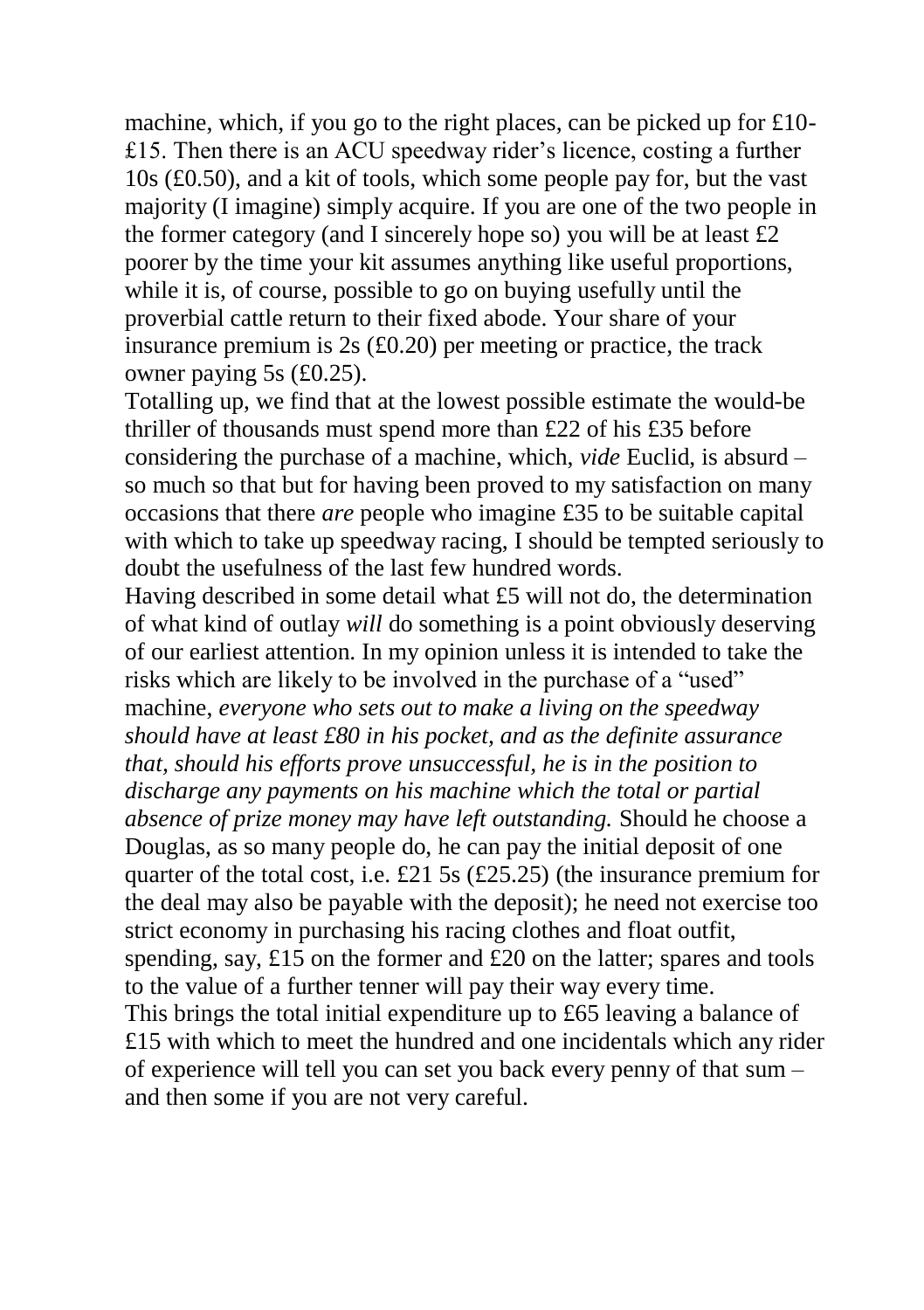So much of the actual cost of becoming a potential sifter of the cinders, Now for some light upon the question of what your prospects are likely to be.

In the first place it might as well to ponder the how-come-and-why-is of the new rule adopted nationally which does away with free-lances, as we have known them in the past, and also with booking agencies in any shape or form. By this regulation having been chosen the track upon which he intends to learn his business, the rider is required to sign an agreement conferring upon the promoter of that track full option upon his services. In future, all bookings are to be conducted between promoters, and any rider not having a contract with an Association company can be classed as a *very* improbable runner.

## **A-Z Australians in UK**

**Tony** Webb's Additions / admendments 1/12/2009

| Bugeja Arlo         | SA.                               | Redcar2007/8/9              |
|---------------------|-----------------------------------|-----------------------------|
| Davey Mitchell      | OLD.                              | Glasgow                     |
|                     | 2007/2008                         |                             |
| Gathercole Cory     | VIC                               | IOW 2007/8/9                |
|                     | <b>Swindon Somerset</b>           |                             |
| Grojczonek Josh     | QLD                               | Glasgow 2008/9              |
| Herne Jay           | <b>NSW</b>                        | Weymouth 2007/8             |
|                     | Bournemouth 2009                  |                             |
| <b>Holder James</b> | <b>NSW</b>                        | IOW 2008 Newport 2009       |
| <b>James Scott</b>  | SA.                               | Mildenhall 2002/3 Wimbledon |
|                     | 2005 Buxton 2006/7./9 Redcar 2008 |                             |
| Ksiezak Robert      | VIC                               | Edinburgh 2007 Glasgow 2008 |
|                     | Birmingham 2009 Stoke 2009        |                             |
| Kurtz Todd          | <b>NSW</b>                        | Newport 2009-               |
| Mackay Mal          | SA.                               | Born uk                     |
| Morris Nick         | QLD                               | 2009 Exhibition rides       |
| North Dakota        | VIC -                             | 2009 Mildenhall             |
| Poole Taylor        | <b>NSW</b>                        | 2009 Mildenhall             |
| Procter Ty          | VIC                               | Redcar 2008/9               |
| Rutherford Shelby   | WA.                               | Newport 2009-               |
| Sedgeman Justin     | VIC                               | Somerset 2009-              |
| Sedgeman Ryan       | VIC                               | Newport 2009                |
| Skidmore Hugh       | NSW                               | Sheffield 2009              |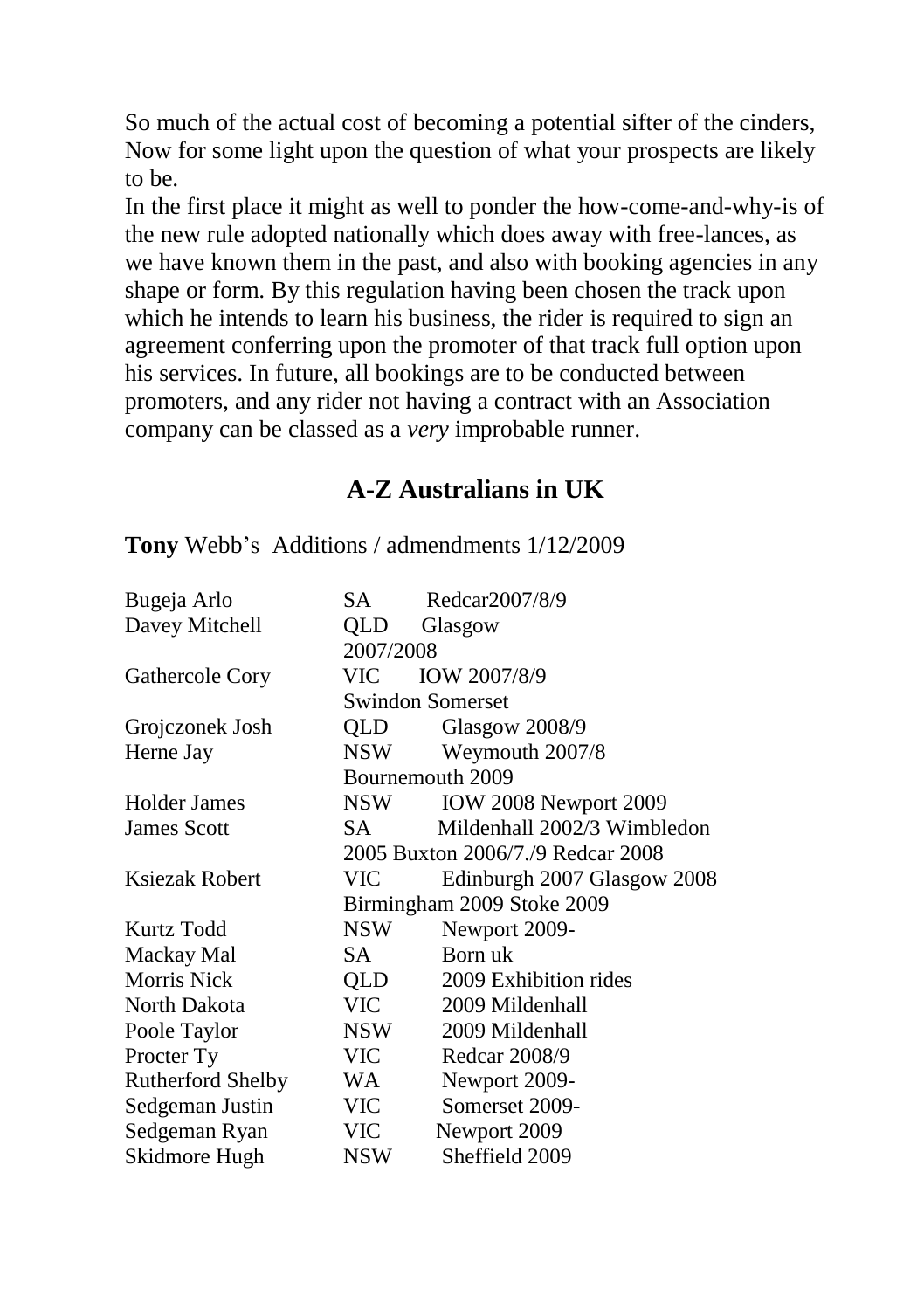| Smith Kozza          | <b>NSW</b> | Kings Lynn 2008/9             |
|----------------------|------------|-------------------------------|
| <b>Summers Aaron</b> | SA.        | Buxton 2007. Edinburgh 2008/9 |
| Sweetman Richard     | <b>NSW</b> | IOW 2008 Birmingham 2009      |
| <b>Ward Darcy</b>    | OLD        | Boston 2008 Kings Lynn 2009   |
| Wethers Matthew      | SA.        | Edinburgh 2007-2009           |

### **The Most Boring Meeting I Ever Saw**

We are used to reading about the best. Here **Alan Bates** nominates the worst he ever saw.

The date was Saturday  $4<sup>th</sup>$  July 1953 and it was Harringay's  $13<sup>th</sup>$ meeting of their  $13<sup>th</sup>$  season. The occasion was the visit of the Lanarkshire Eagles from Motherwell to Green Lanes for the second leg of the  $4<sup>th</sup>$  round of the National Trophy competition.

The evening before in Scotland the Eagles had won the first leg  $63 - 45$ . The programme notes stated that "Motherwell have been sharpening up their claymores and polishing their dirks in readiness for this great match. They are very hopeful of rendering us the K.O."

Well, this couldn't have been further from the truth, for it turned out to be the most boring match I ever saw. Harringay won the first five heats 5 – 1 to wipe out the 18 points deficit. Derek Close had been unlucky in Heat 2 when he fell when about to overtake Ken Walsh for second place. Close was out again in Heat 6 and this time he stayed on to clinch second spot to halt the run of maximum heat wins, then followed five more runaway  $5 - 1$ 's for the Racers. After Heat 11 the score was  $54 -$ 12.

Ron How and Johnny Gren fell at the first bend in Heat 12 and although How remounted he couldn't catch Gordon McGregor and so it was only a 4 – 2 for Harringay. However the processions returned for four more consecutive  $5 - 1$ 's and after Heat 16 it was  $78 - 18$ .

In Heat 17 Derek Close again made a spirited effort and nearly caught the winner. Ron How, as the home side took  $a_1 + b_2 = 2$ .

In the nominated rider's heat, Harringay tracked their reserves, Allan Quinn and Frank Lawrence against Noel Watson, who had 4 points, and Derek Close who had 6 points.

Quinn knocked Close off and was excluded, but the Motherwell rider was injured and couldn't take part in the rerun. Both he and Quinn had been stretchered off. Gordon McGregor was allowed to take Close's place, and, as Harringay had only one rider, the Eagles managed a  $3 - 3$ .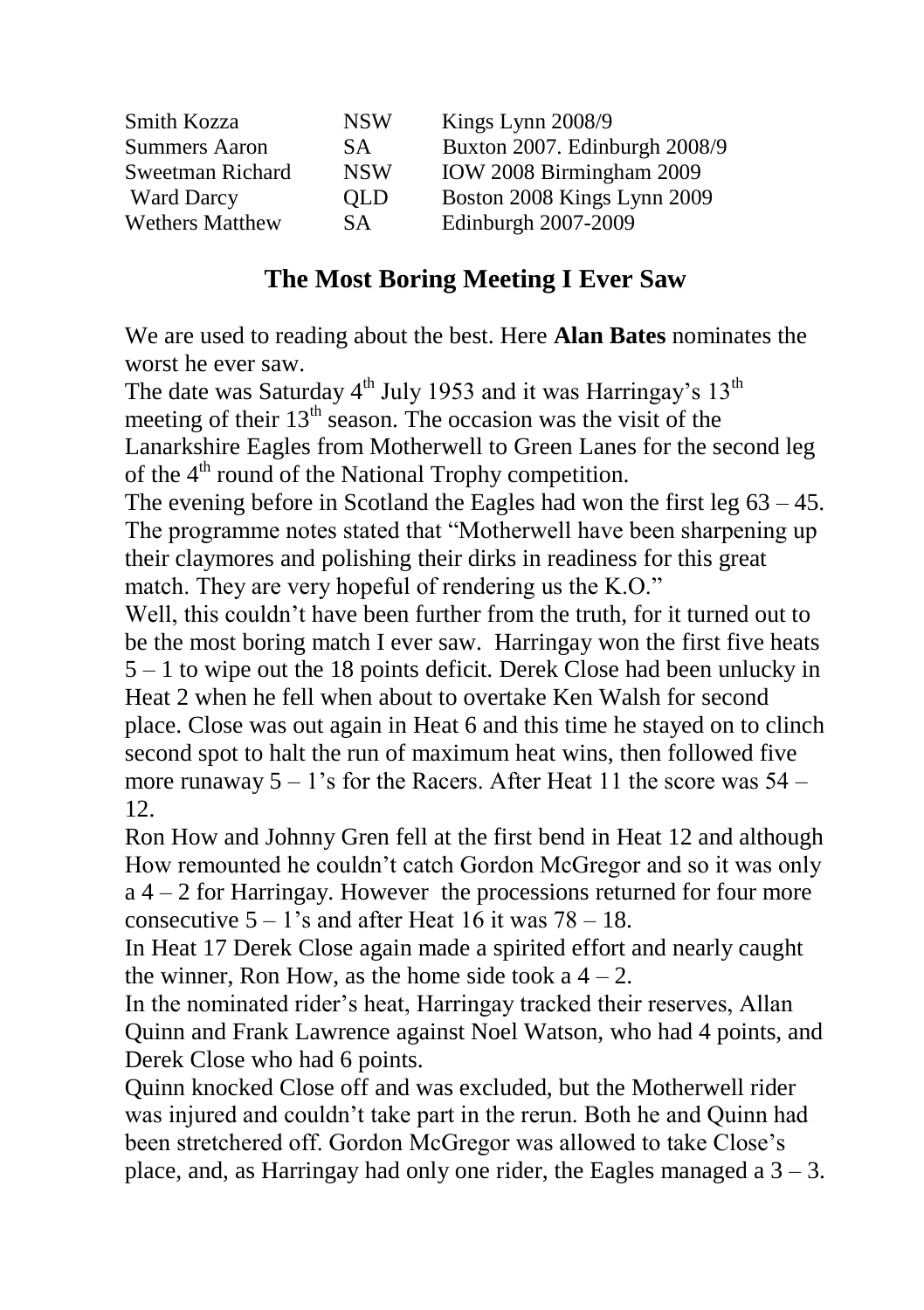Harringay had won 17 of the 18 Heats and the final score was  $85 - 23$ . What was unusual is that all eight Motherwell riders managed at least one point.

Note: A few weeks earlier I had seen Harringay beat Birmingham 67 – 17 and in the next round of the National Trophy Wimbledon beat Stoke 89 – 19. These were not exactly exciting times for watch speedway in London.

# **Speedway Lights 1930 Style**

**Talmage** of the Auto Motor Journal (The Auto) penned the following article after a visit to the White City Manchester venue in May 1930. "In addition to the red and green lights all round the track, which means exactly the same to the riders as a railway signal does to an engine driver, there is a very complete starting and control device. Over the track at the starting line is a construction carrying six large coloured lights – red, white, blue, yellow, pink and check – one for each rider in a race. Under each of these are three smaller lights – white, yellow and red.

# **Information on the Pioneer Days**

[http://sports. groups.yahoo. com/group/ speedwayinprint](http://sports.groups.yahoo.com/group/speedwayinprint)

This is a new speedway history site which is an off shoot of the established Yahoo group. You need to register to gain access to its files. The current site is dealing with the early part of the 1930 season. The scans of "The Auto" for the site were provided by Jim Henry from information originally provided to him by speedway historian and author **Colin Parker**. There are references to most of the tracks operating in this period.

The Auto operated with two editions, a Northern and Southern version with the split in coverage at Leicester. Whilst the Southern Editions are in captivity in the British Library, the Northern Editions are not so common. Nevertheless Colin managed to locate a fair old pile of Northern Editions and these will appear on this site.

Given the volume of pages it is likely that there will be a number of separate sites to cover the holdings from 1929 through to September 1931.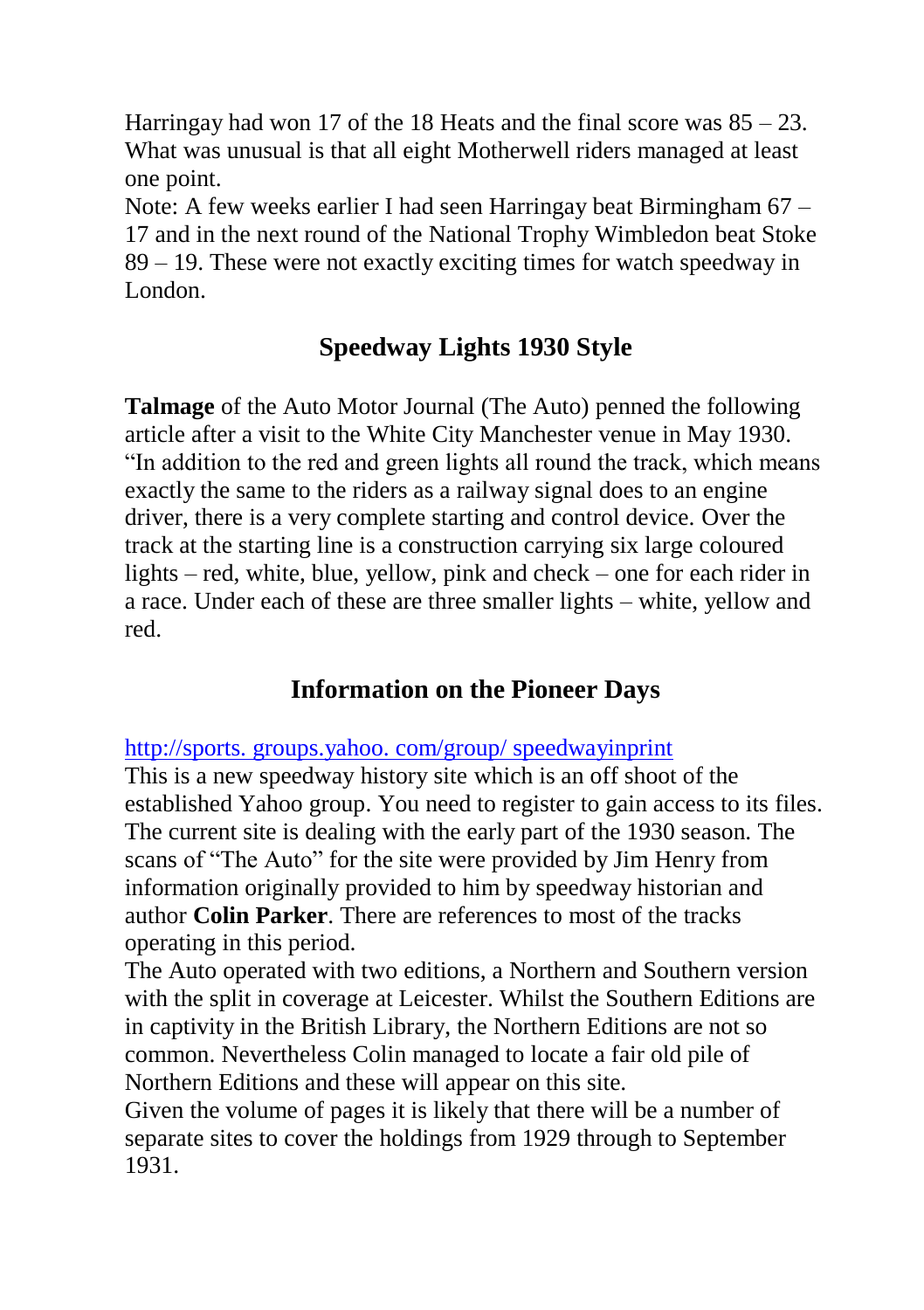Credit too must go to **John Hyam,** Moderator of the site, for setting it up and placing the material on this site.

If you don't have access to the web but have a computer and would like access to the material which appears on the site above and on subsequent sites, please contact Jim Henry.

The Autos are only part of other pioneer era information which came in a crate from Colin courtesy of **Ian (John) Somerville** who brought it north from Coventry. **Jim Henry**

## **The Back To Front Engine**

You are either interested in bikes or not interested in bikes. However, every now and then an item takes your fancy and the item published in The Motor Cycle for April  $14<sup>th</sup>$  1932 engaged me.

The bike in question was a Rudge and by 1932 this make had been overtaken by the JAP motor which dominated the speedway scene until it's own demise following the introduction of the ESO / JAWA.

It wasn't a standard Rudge as the West Ham chief mechanic of the day, one Johnny Leete had worked on it and made what was a mirror image of the conventional speedway bike. That is to say he moved the chain drives and clutch from the left hand side to the right hand side (fence side if you like). The reasoning behind the revised layout was that this arrangement would stop or greatly reduce the dirt landing and gathering on the chains which caused them to break.

In order to do this he had to turn the engine about too, well at least the crankcases – these are bits that hold the fly wheels, crank pin and valve cams at the bottom of the engine. He kept the barrel the same way round with the exhaust pipes coming out of the front of the engine and the carburetor at the back.

Work was required to ensure the valves, which regulate the fuel air entering the engine and spent gases to leave the engine, would open and close at the right time. Further work was needed on the magneto, the bit of the engine that generated the electrics to power the spark plug, to make it work running backwards.

The final refinement was a demountable footrest which was needed to allow access to the clutch and chains to make the necessary gearing changes.